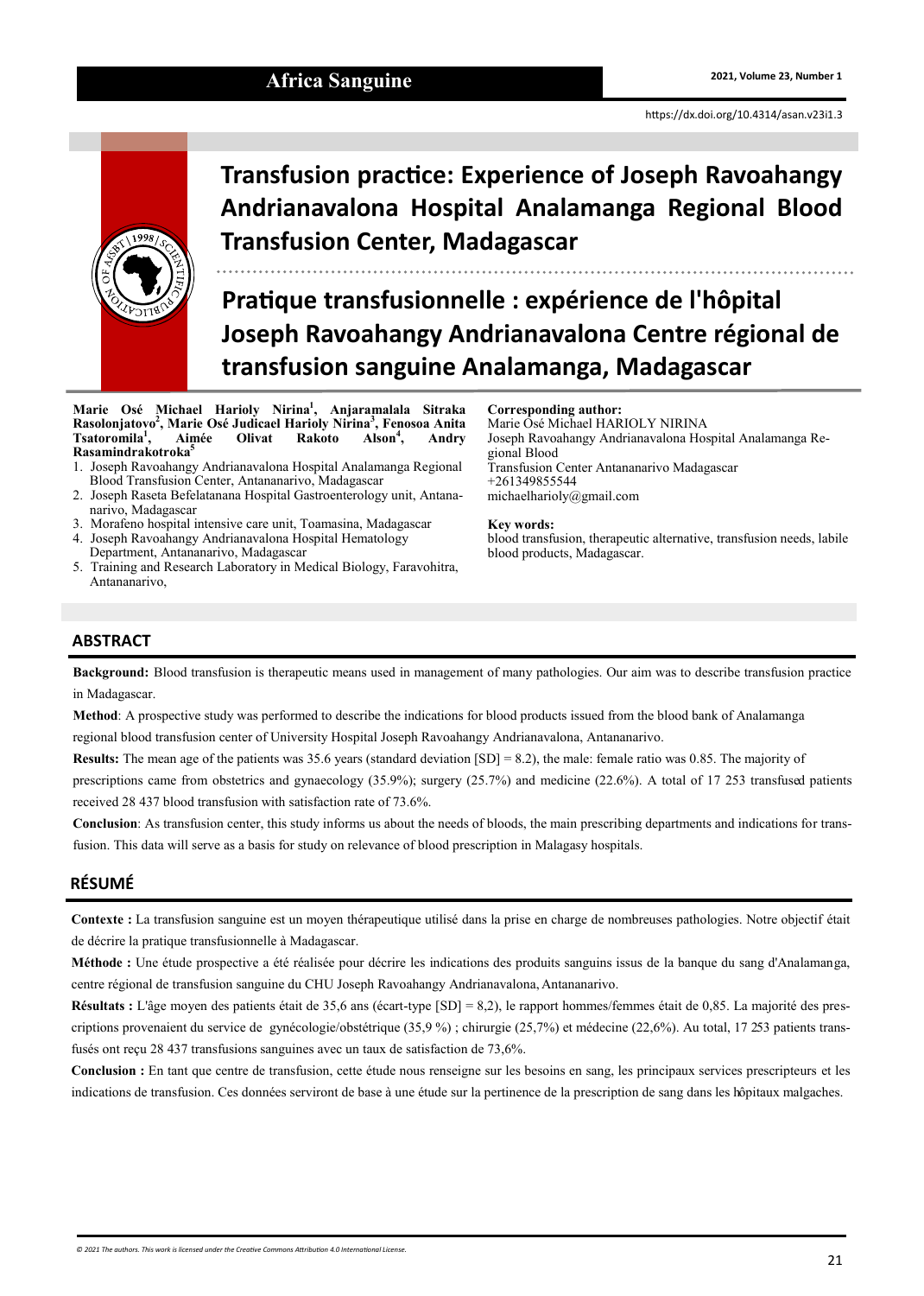# **INTRODUCTION** Bank, Madagascar.

Blood transfusion is a therapeutic means used in the management of many pathologies. Transfusion is a replacement therapy which consists in compensating for the constitutional or acquired deficits of one or more constituents of blood<sup>1</sup>. Transfusion involves both benefits and risks and complications. Considering the socioeconomic context of Madagascar, transfusion is often unavoidable due to lack of therapeutic alternatives. A study on blood products use at regional blood transfusion center blood bank Analamanga of Joseph Ravoahangy Andrianavalona Antananarivo hospital was performed. Our objective was to evaluate transfusion practice and blood products at that hospital according to prescribing department.

## **MATERIALS AND METHODS**

#### *Study design*

A prospective cross-sectional study was performed.

#### *Setting*

Straddling the Indian Ocean and Africa, Madagascar is one of largest island countries in the world, with an area slightly larger than France, with a population of nearly 27 million Malagasy people.

Despite its abundant natural resources, the country has one of the highest poverty rates in the world.

Before the coronavirus pandemic (COVID-19), the Malagasy economy was on an upward trajectory but an estimated 75% of population still living below international poverty line of \$ 1.90 in 2019 - a rate well above the regional average of  $41\%^2$ .

Our study was carried out at the Analamanga regional blood transfusion center of the Joseph Ravoahangy Andrianavalona Antananarivo hospital. Towards the end of 2017, the Malagasy Health Ministry set up a new blood transfusion organisation in Madagascar as part of the Africa Society for Blood Transfusion (AfSBT) step-wise accreditation program (SWAP). Each of Madagascar's six regions has a Regional Blood Transfusion Center (CRTS) administratively and financially attached to a hospital and technically supported by Ministry of Health Blood Transfusion Direction which ensures the supply of reagents, consumables and equipment as well as technical support, the implementation and quality monitoring as well as haemovigilance of each center.

Our center is both a transfusion center and a hospital blood bank. We ensure the blood supply of around ten public hospitals and twenty approved private structures in Antananarivo.

#### *Study population*

Study population was prescriptions for labile blood products submitted to Joseph Ravoahangy Andrianavalona Hospital Blood

#### *Inclusion criteria*

All labile blood product (LBP) prescriptions between 01 January 2020 and 31 December 2020 were included in this study. This included LBPs delivered to clinical departments in public and private hospitals in Antananarivo.

#### *Exclusion criteria*

Poorly filled prescriptions or with incomplete data (patient identity, age, gender, prescribing department, prescribing doctor, reason for prescription, type and quantity of product requested) were excluded.

#### *Variables*

The following parameters were collected: age of patients, gender, blood groups of patients (ABO, RhD), prescriber department, indication for LBP, haemoglobin and platelet count, type and quantity of LBP requested and delivered.

#### *Data sources*

Each hospital department is provided with a blood product prescription slip with information concerning patient (name, first name, age, gender, blood group), department, hospital and prescriber, type and quantity of product requested as well as blood count data). Relevant data was collected from these blood sample cards.

#### *Statistical methods*

Then data were recorded and processed using Microsoft Excel® and XLSTAT® software. Descriptive statistics are expressed as median for continuous variables, and categorical variables are expressed as frequency (%). In order to compare with the results of other studies, the mean and standard deviation were calculated as necessary.

#### **RESULTS**

#### *Characteristics of transfused patients*

During the study period, 17 253 prescriptions meeting the inclusion and exclusion criteria were submitted to the Joseph Ravoahangy Andrianavalona Hospital Blood Bank.

The mean age of participants was 35.6 years (standard deviation  $[SD] = 8.2$ , range = 1 day to 95 years, median = 37.2 years. Most (86.8%) participants were over 15 years old. Distribution of participants by age group is shown in **Figure 1**. Sex ratio was 0.85 (male = 7 912; 45.9%, female = 9 341; 54.1%). Distribution of participants by blood group is shown in **Table 1**.

#### *Prescribing departments*

The majority of prescriptions were submitted from the following departments: Obstetrics and Gynaecology (35.9%), Surgery (25.7%) and Internal Medicine 22.6% (**Table 2**).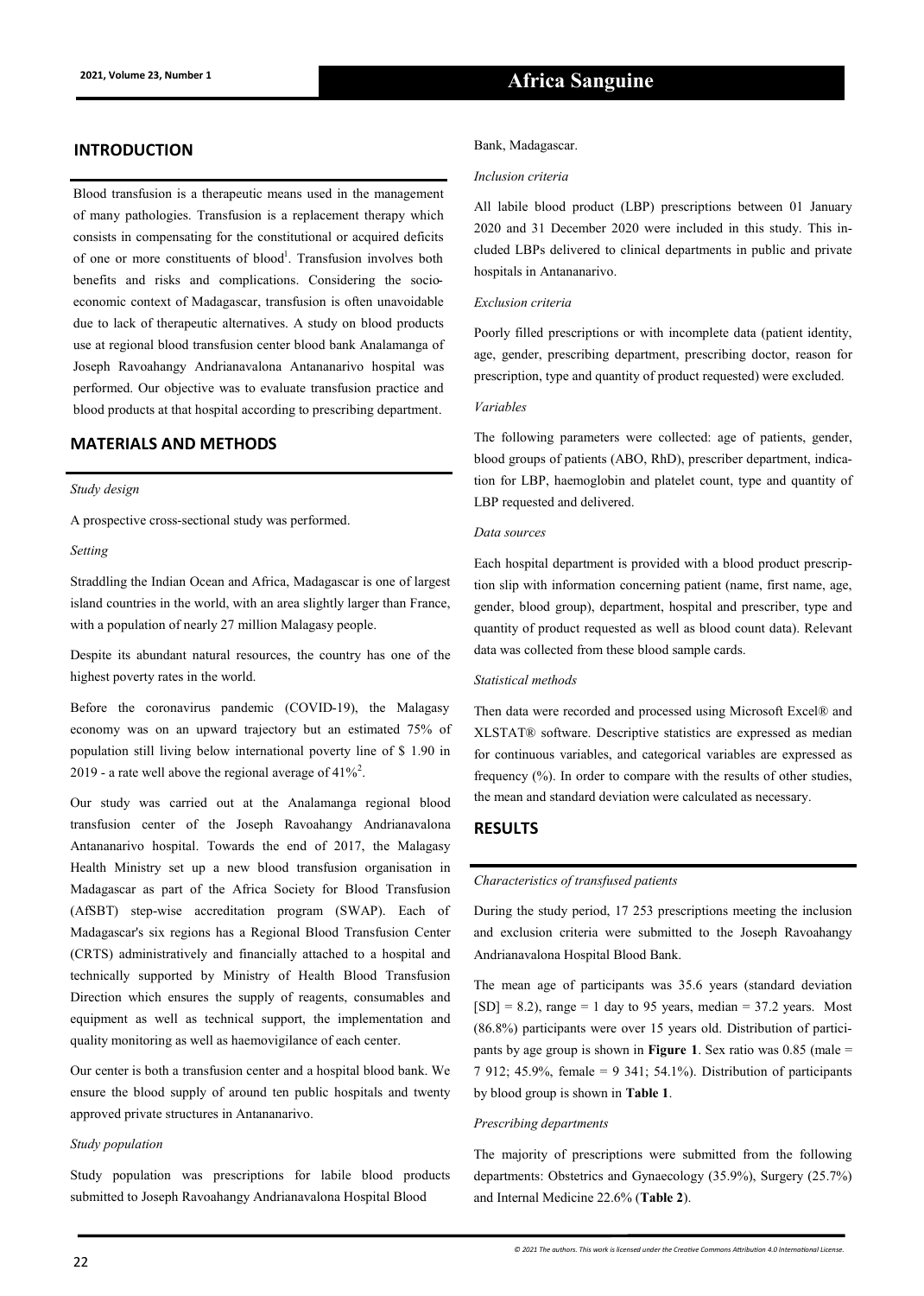# **2021, Volume 23, Number 1 Africa Sanguine**



**Figure 1: Distribution of patients by age group**

**Table 1: Distribution of patients by blood group**

| <b>Blood system</b> | <b>Blood group</b> | Number $(\% )$ |
|---------------------|--------------------|----------------|
|                     | О                  | 11 536 (40.6)  |
| ABO                 | В                  | 8 8 15 (31.0)  |
|                     | A                  | 6245(22.0)     |
|                     | АB                 | 1841(6.5)      |
| <b>RhD</b>          | <b>Positive</b>    | 28 127 (98.9)  |
|                     | <b>Negative</b>    | 310(1.1)       |

**Table 2: Distribution of prescriptions and labile blood products by department**

|                     | Prescriptions | LBPs    | <b>RBC</b> | WB      | PRP     | <b>FFP</b> |
|---------------------|---------------|---------|------------|---------|---------|------------|
| Department          | n             | n       | n          | n       | n       | n          |
|                     | $(\%)$        | $(\%)$  | $(\%)$     | (%)     | $(\%)$  | $(\%)$     |
|                     | 548           | 1194    | 402        | 593     | 125     | 74         |
| Oncohaematology     | (3,2)         | (4.2)   | (2.7)      | (6.9)   | (5)     | (3)        |
|                     | 4 4 8 4       | 6427    | 2 7 2 2    | 1430    | 2052    | 223        |
| Medicine            | (26)          | (22.6)  | (18.3)     | (16.7)  | (82)    | (9)        |
|                     | 4 4 7 2       | 7308    | 3 4 5 0    | 2 2 2 4 | 100     | 1 5 3 4    |
| Surgery             | (25.9)        | (25.7)  | (23.2)     | (25.9)  | (4)     | (62)       |
| Obstetrics and      | 6 1 8 4       | 10 209  | 7213       | 2624    | 50      | 322        |
| Gynaecology         | (35.8)        | (35.9)  | (48.5)     | (30.6)  | (2)     | (13)       |
|                     | 785           | 2 1 9 0 | 625        | 1 1 9 3 | 100     | 272        |
| Intensive care unit | (4.5)         | (7.7)   | (4.2)      | (13.9)  | (4)     | (11)       |
| Emergency           | 667           | 967     | 357        | 510     | 50      | 49         |
|                     | (3.9)         | (3.4)   | (2.4)      | (5.9)   | (2)     | (2)        |
|                     | 113           | 142     | 104        | 13      | 25      | $\Omega$   |
| Paediatrics         | (0.7)         | (0.5)   | (0.7)      | (0.2)   | (1)     | (0)        |
| Total               | 17253         | 28 437  | 14 873     | 8588    | 2 5 0 2 | 2474       |
|                     | (100)         | (100)   | (100)      | (100)   | (100)   | (100)      |

LBP, labile blood products; RBC, red blood cell; WB, whole blood; PRP, platelet rich plasma; FFP, fresh frozen plasma

#### *Indication for transfusion*

In 92.6% of cases, prescription was for anaemia whatever its cause. Haemoglobin prompting a transfusion ranged from 2 g/dL to 11 g/dL with a median of 7.2 g/dL. **Table 3** shows distribution of patients according to the indications for prescribing LBP.

#### *Quantity and nature of LBP*

A total of 17 253 transfused patients received 28 437 LBPs with a satisfaction rate of 73.6%; or 52.3% of red blood cell (RBC), 30.2% of whole blood (WB), 8.8% of platelet rich plasma (PRP) and 8.7% of fresh frozen plasma (FFP). Transfused patients received an average of 1.7 RBCs (range 1-8), 1.7 WB (range 1-4), 1.3 FFP (range 1- 8) and 1.5 PRP (range 1-5). The largest amounts of RCC were transfused into patients with anaemia associated with perioperative haemorrhagic shock. LBPs distribution is shown in **Table 2**.

**Table 1: Distribution of patients according to indication for labile blood products**

| <b>Department</b>             | <b>Prescription indication</b>  | Number $(\% )$ |
|-------------------------------|---------------------------------|----------------|
| Obstetrics and<br>Gynaecology | Postpartum haemorrhage          | 2 071 (12.0)   |
|                               | Ectopic pregnancy               | 1109(6.4)      |
|                               | Metrorrhagia                    | 1079(6.3)      |
|                               | Hysterectomy                    | 466(2.7)       |
|                               | Retro-placental haematoma       | 438 (2.5)      |
|                               | Uterine rupture                 | 438 (2.5)      |
|                               | Hydatidiform mole               | 321(1.9)       |
|                               | Placenta-previa                 | 262(1.5)       |
| <b>Surgery</b>                | Gastrointestinal                | 2766(16.0)     |
|                               | Cardiovascular                  | 968 (5.6)      |
|                               | Urologic                        | 554 (3.2)      |
|                               | Orthopedic                      | 184(1.1)       |
| <b>Medicine</b>               | Renal failure and haemodialysis | 1 739 (10.1)   |
|                               | Gastrointestinal bleeding       | 1243(7.2)      |
|                               | <b>Infections</b>               | 955(5.5)       |
|                               | Cardiovascular illnesses        | 349(2.0)       |
|                               | Other                           | 198(1.2)       |

### **DISCUSSION**

#### *Context*

In Madagascar, the lack of means and therapeutic alternatives makes blood transfusion a frequent recourse in practice. Blood transfusion involves risks and is not without complications<sup>1</sup>, especially infectious ones, the seroprevalence of which is still high in blood donors<sup>3</sup>.

This study allowed us to analyse LPBs use, determine LBPs needs, describe the characteristics of transfused patients and identify the most common reasons for requesting LBPs.

#### *Patient characteristics*

Our study covered all requests for LBP from public and private hospitals in Antananarivo during 2020 submitted to our blood bank, which could be fairly representative of the transfusion context in hospitals in Madagascar.

In our series, most transfusions were prescribed to patients older than 15 years of age, which is surprising given the young median age of the Malagasy population  $(19.6 \text{ years})^4$ , and in contrast to data from other low-income countries, where up to 54% of transfusions are for children under the age of 5 years<sup>5</sup>.

#### *Prescribing departments and indication for transfusion*

Anaemia is often endemic in Africa and is linked to the near-chronic infestation with malaria and intestinal worms. Malnutrition and undernourishment leading to iron, folic acid or vitamin B12 deficiencies as well as protein deficiency are also involved. Among the prescriptions of LBP, those coming from Obstetrics and Gynaecology departments are the most represented. According to a study carried out in 2015, in an Obstetrics and Gynaecology hospital in Antananarivo, the frequency of transfusion in parturients is 7.1%,